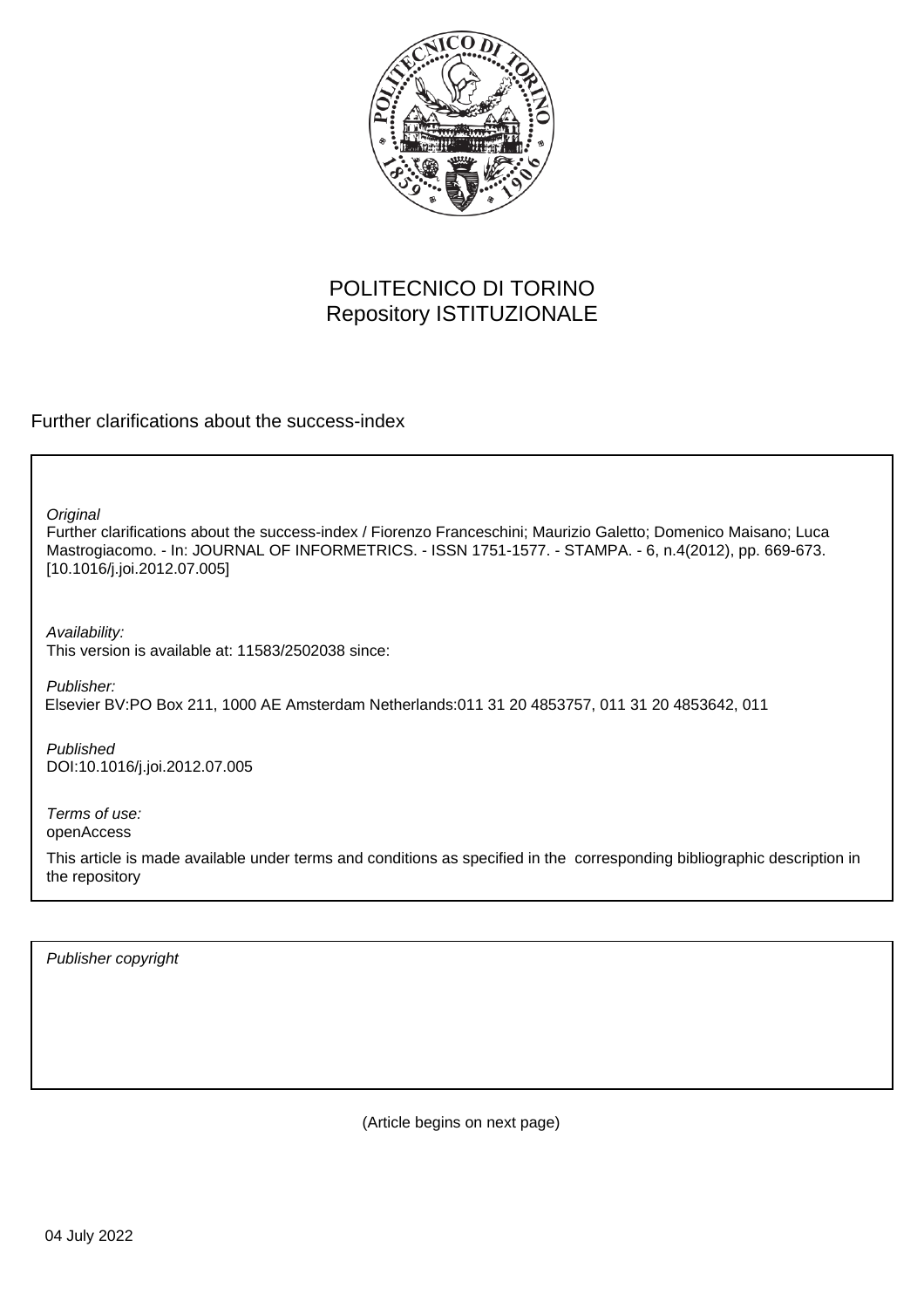#### **Brief Communication**

## Further clarifications about the *Success*-index

Fiorenzo Franceschini<sup>1</sup>, Maurizio Galetto, Domenico Maisano, Luca Mastrogiacomo

*1 fiorenzo.franceschini@polito.it*  Politecnico di Torino, DISPEA (Department of Management and Production Engineering), Corso Duca degli Abruzzi 24, 10129, Torino (Italy)

## **Abstract**

The aim of this brief communication is to reply to a letter by Kosmulski (Journal of Informetrics 6(3):368-369, 2012), which criticizes a recent indicator called "*success*-index". The most interesting features of this indicator, presented in [Franceschini et al., to appear in Scientometrics, DOI: 10.1007/s11192-011-0570-z], are: (i) allowing the selection of an "elite" subset from a set of publications and (ii) implementing the field-normalization at the level of an individual publication. We show that the Kosmulski's criticism is unfair and inappropriate, as it is the result of a misinterpretation of the indicator.

**Keywords:** *success*-index, citation propensity, field normalization, *h*-index.

#### **Reconstruction of the dispute**

With this brief communication we reply to a letter by Kosmulski (2012), who criticized the *success*-index, presented in a recent article [Franceschini et al. 2012a]. We anticipate that this criticism is unfair since it was based on a misinterpretation of the indicator. Let's now try to trace the genesis of this dispute.

1. **Kosmulski's indicator (***NSP***)**. In 2011, Kosmulski (2011) presented a novel bibliometric indicator, denominated *Number of Successful Papers* (hereafter abbreviated as *NSP*). Precisely, for a generic group of scientific publications examined—e.g., those associated to a scientist or a journal—the articles that have received more citations than those made are classified as "successful". In other words, a score is associated to each (*i*-th) of the (*P*) publications of interest:

$$
scorei = 1 \qquad when ci > ri
$$
  
\n
$$
scorei = 0 \qquad otherwise
$$
 (1)

where  $c_i$  are the citations received and  $r_i$  the citations made by the *i*-th publication. *NSP* is defined as:

$$
NSP = \sum_{i=1}^{P} score_i .
$$
 (2)

It can be noted that *NSP*—being an indicator based on the citations accumulated over a nonfixed reference time-window—is time dependent.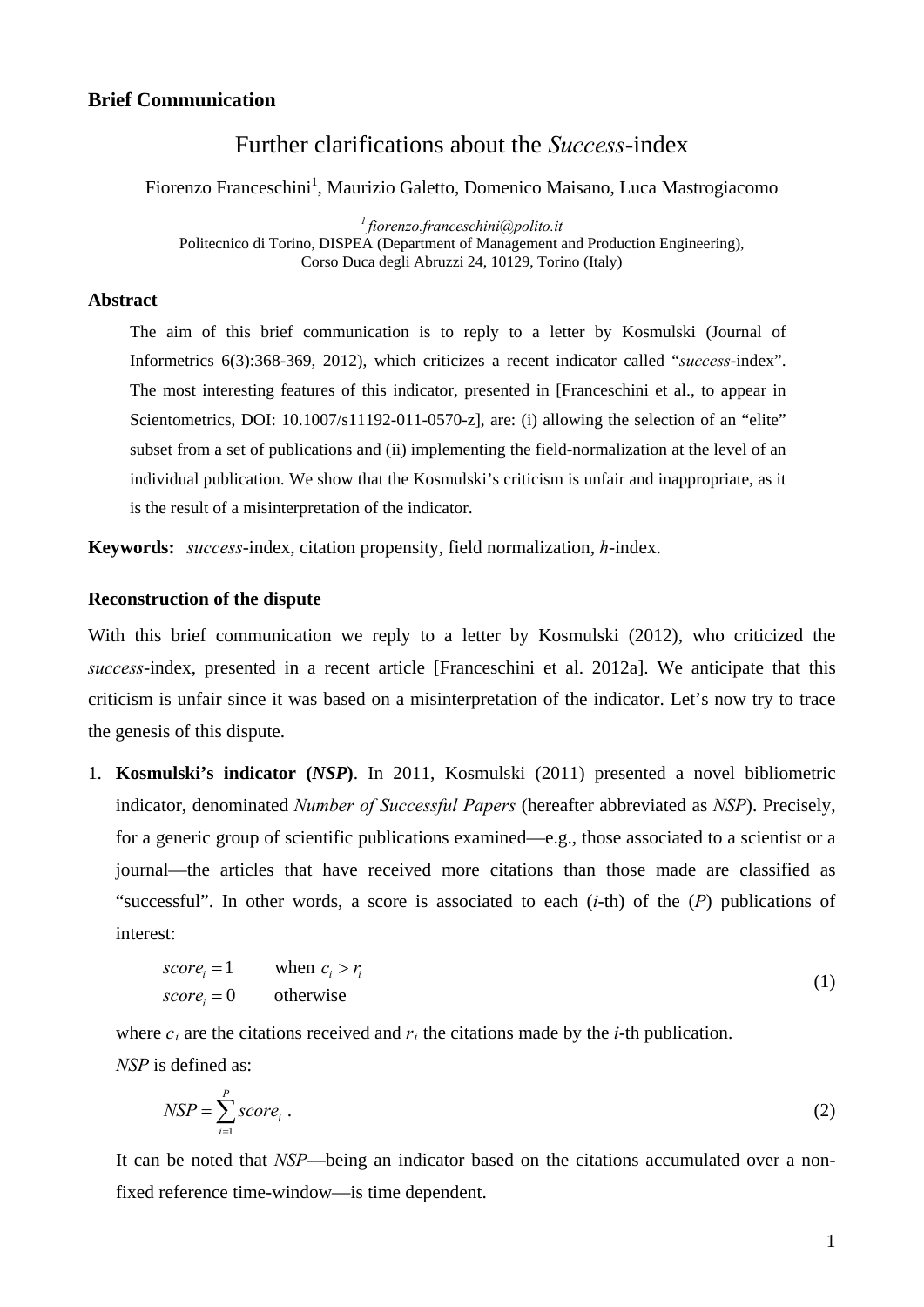According to the authors, *NSP* is very interesting for two reasons: (i) the indicator has a great simplicity and immediate meaning—almost equivalent to those of the *h*-index [Hirsch, 2005]; (ii) the indicator can be applied to groups of publications from different disciplines, as it (potentially) implements a field-normalization at the level of a single publication.

Considering *NSP* from a broader perspective, it can be seen that—given a generic set of publications—this indicator allows to select an "elite" subset. This selection can also be made by other indicators in the literature: e.g., let us consider the *h*-core approach [Hirsch, 2007], the selection by *π*-indicator [Vinkler, 2011], the *characteristic scores and scales* (CSS) method [Glänzel, 2011] or the ESI's Highly Cited Papers method [ISI Web of Knowledge, 2012]. We remark that, differently from *NSP*, the aforementioned methods require that the set of publications examined are necessarily within the same scientific discipline.

Unfortunately, *NSP* has the serious defect of estimating the citation propensity of a publication in a very fragile way, in terms of statistical significance. In addition, it is prone to manipulation. More details about these specific limitations, can be found in [Franceschini et al. 2012a].

2. **The** *success***-index**. In [Franceschini et al. 2012a] we suggested a new indicator—i.e., the *success*-index—which is inspired by *NSP*, but aimed at reducing its limitations. Here is the definition of the *success*-index:

$$
score_i = 1 \qquad \text{when } c_i > CT_i
$$
  
\n
$$
score_i = 0 \qquad \text{otherwise}
$$
 (3)

$$
Success\text{-}index = \sum_{i=1}^{P} score_i . \tag{4}
$$

It can be noticed that, in Eq. 3, the term  $r_i$  of Eq. 1 is replaced by  $CT_i$ , i.e., a generic comparison (or normalization) term associated with the *i*-th publication; in other words  $CT_i$  is an estimate of *the number of citations that a publication*—*in a certain scientific context and period of time should potentially achieve. Note that we have not put any constraint on the definition of the new comparison term, provided that it must be based on a reasonably representative sample of publications, "close" to that one of interest* [Franceschini et al., 2012a, 9<sup>th</sup> page].

Of course, determining the "(non-)success status" of an individual paper should not be intended as a comprehensive assessment of quality. Nevertheless, this does not mean that counting the number of papers from a set above/below some appropriate citation thresholds could not provide useful information. Also, this is the basic idea of the *highly cited publications* indicator, theorized by Waltman and Van Eck (2012).

We remark that, for any indicator implementing the field-normalization (not necessarily the *success*-index), it is essential to determine an appropriate procedure for constructing the normalization term  $(CT_i)$ , in the case of the *success*-index). Three are the most critical issues in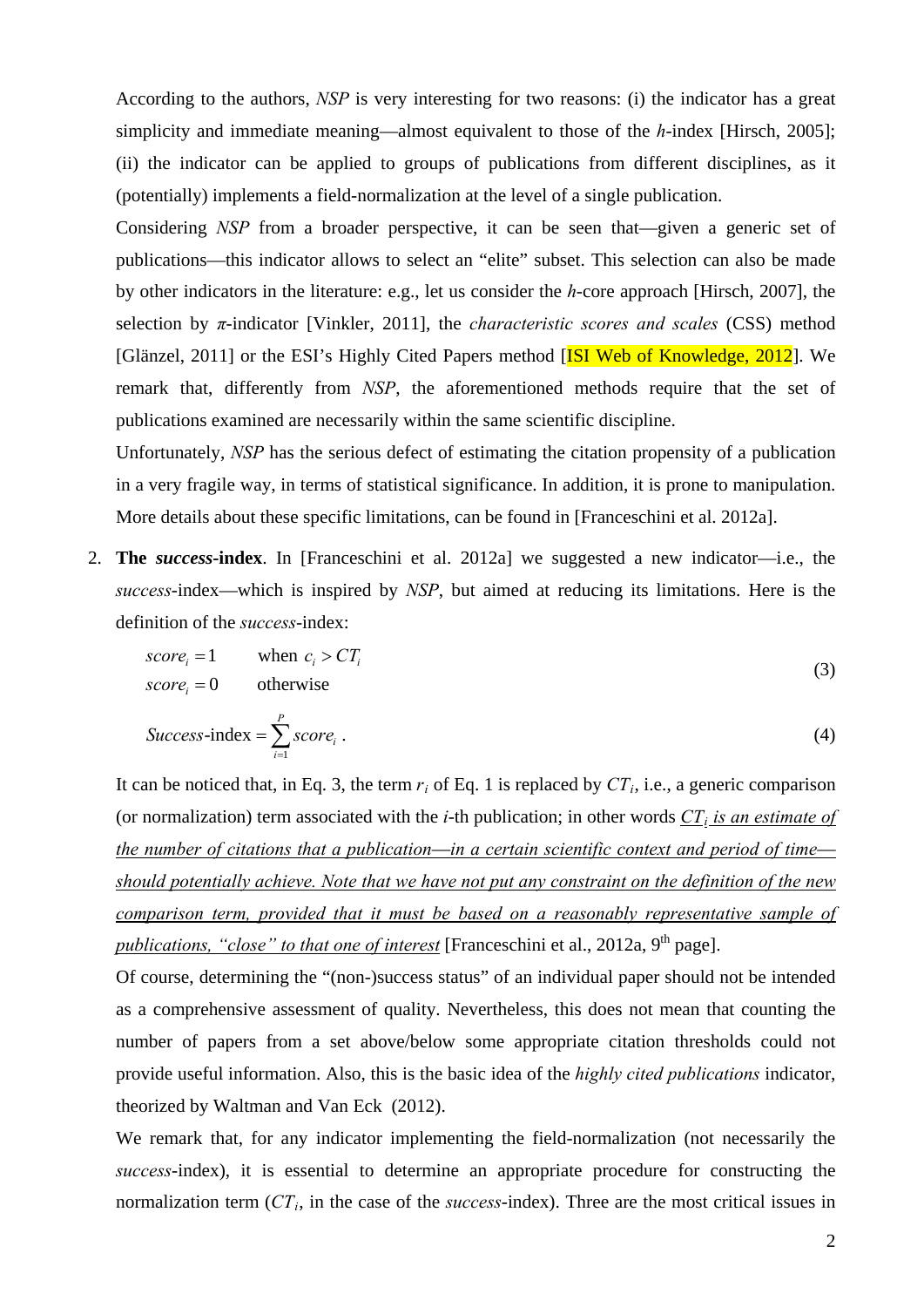doing this, as also described in [Franceschini et al., 2012b]:

- Defining the procedure for selecting the reference sample of publications. Possible approaches are: (i) the selection of papers published by the same journal, (ii) the use of superimposed classifications such as ISI subject categories, (iii) or the implementation of "adaptive" techniques in which the sample is determined considering the "neighbourhood" of the publication(s) of interest—typically consisting of the set of publications citing or being cited by them.
- Deciding whether to consider (i) the distribution of the number of references made or (ii) the distribution of the citations received by the publications of the reference sample.
- $\bullet$  Identifying a suitable (central tendency) indicator for obtaining  $CT<sub>i</sub>$  from the distribution of interest, e.g., mean, median, harmonic mean, percentiles, etc..

These three issues are valid for the construction of a generic field-normalized indicator, not necessarily the *success*-index. The first issue is particularly critical and currently much debated among bibliometricians; the reason is that the sample must be large enough to be statistically representative but, at the same time, should not be "polluted by outsider papers", such as papers from other (sub-)disciplines.

Franceschini et al. (2012a,  $9<sup>th</sup>$  page) mention—for the mere purpose of example—some simplified procedures for calculating *CTi*:

- $r_i$ , *i.e., the number of citations made by the (i-th) publication concerned (case of the Kosmulski's NSP-index);*
- $(\bar{r}_{JY})$  *or*  $(\tilde{r}_{JY})$ , *i.e., the mean or median number of references made by the articles published in the same journal (J) and year (Y) of the (i-th) publication concerned;*
- $(\bar{c}_{JY})$  *or*  $(\tilde{c}_{JY})$ , *i.e., the mean or median number of citations received by the articles published in the same journal (J) and year (Y) of the (i-th) publication concerned;*
- $(\bar{r}_{\scriptscriptstyle N})^{}_i$  or  $(\tilde{r}_{\scriptscriptstyle N})^{}_i$ , i.e., the mean or median number of references made by a sample of *publications representing the "neighbourhood" of the (i-th) publication concerned;*
- $(\bar{c}_N)$ , or  $(\tilde{c}_N)$ , *i.e., the mean or median number of citations received by a sample of publications representing the "neighbourhood" of the (i-th) publication concerned.*

We remark again that choosing the optimum procedure is still an open question, as reported in [Franceschini et al., 2012a, 9<sup>th</sup> page]: *the typical issues concerning (1) the sample selection and (2) the choice of a suitable indicator for denoting the propensity to cite remain still open.* Also, we note that the first of the aforementioned alternative procedures is the one used for the *NSP*-index.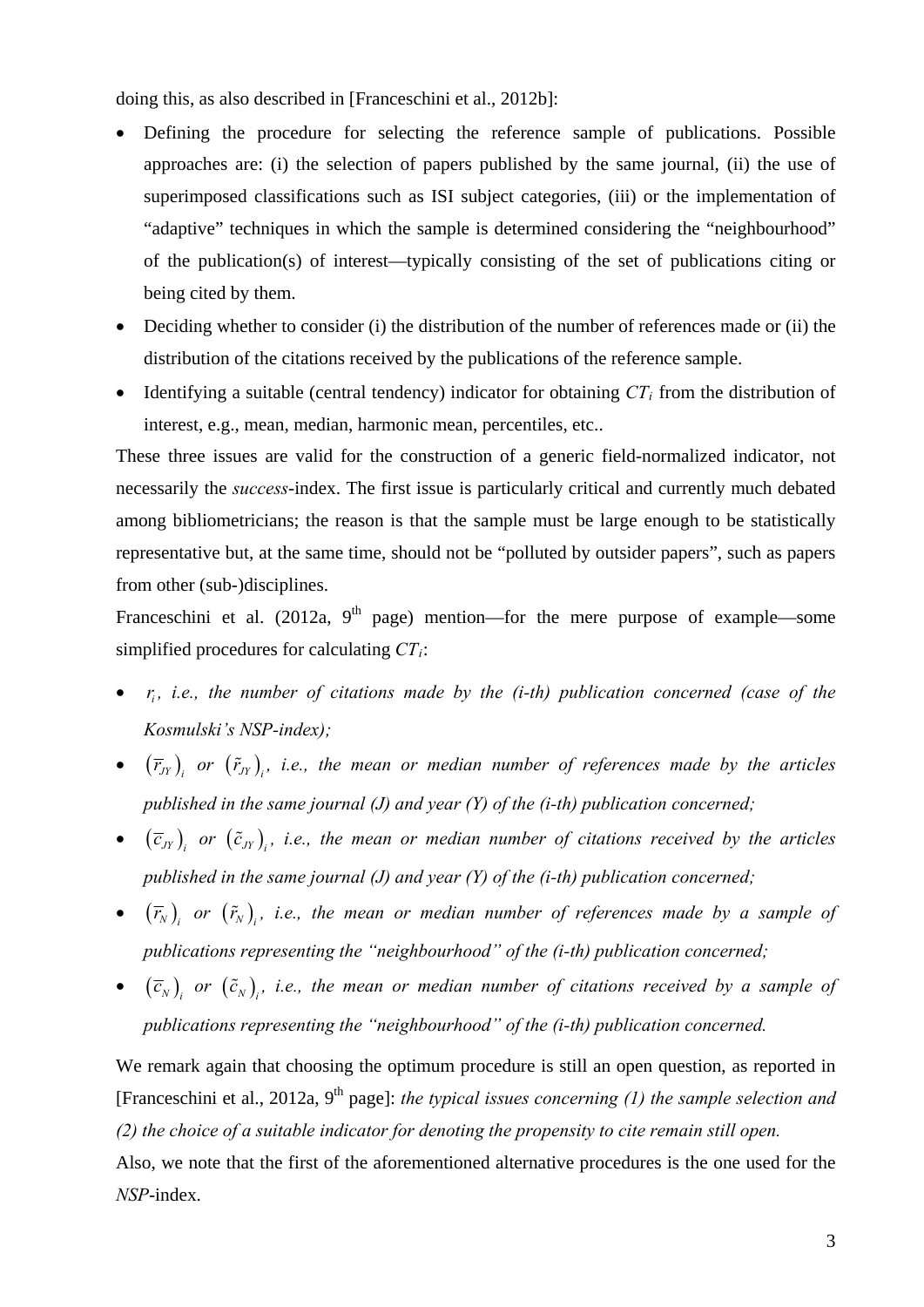3. **The letter by Kosmulski**. Let's come now to the point. In a recent letter to the editor, Kosmulski (2012, page 368) begins as follows: *Franceschini, Galetto, Maisano, and Mastrogiacomo (in press) defined a new bibliometric index representing the scientific output of a scientist: success-index=∑scorei, where the sum is taken over all publications of a scientist, and score*<sub>i</sub> = 1 when the number of citations received by the publication i is greater than the *median number of citations received by all articles published in the same journal and in the same year*—i.e.,  $(\tilde{c}_{JY})$ <sub>*i*</sub> —*and score*<sub>*i*</sub> = 0 otherwise (please, compare this definition—especially the text underlined—with the original one [Franceschini et al., 2012a,  $9^{th}$  page] ...any discrepancy?!).

Then follows a detailed criticism to this specific definition. In a nutshell, Kosmulski explains that estimating the citation propensity of an article by  $(\tilde{c}_{N})$ , leads to penalize the articles published by prestigious journals—i.e., journals with articles of relatively high citation impact—while would favour modestly cited articles published by low impact journals. The concept can be interpreted through a metaphor that we introduce: for one star (*publication*) of moderate shine (*citation impact*) is much easier to stand out in a constellation (*journal*) embracing not very bright stars (*publications of low impact*), than in a constellation with many "blinding" stars (*publications of high impact*).

Next, using a mocking tone, Kosmulski renames the *success*-index as *modesty*-index, as *it primarily rewards publication of high-impact articles in low-impact journals* [Kosmulski, 2012, page 368].

Kosmulski's criticism is reasonable because the median number of citations received by the articles of a scientific journal—specialized in a certain (sub-)discipline—provides a rather distorted estimate of the citation propensity, which does not necessarily reflect the citation propensity of the totality of the publications in that (sub-)discipline. It is well known that there is a certain "bias" in the sense that a few prestigious journals tend to include most of the articles of great impact, while less prestigious journals tend to publish articles (almost exclusively) of low impact [Garfield, 1979].

It is worth recalling that the use of  $CT_i = r_i$ —as suggested by Kosmulski (2011)—also introduces a bias, although of a different nature.

### **Further considerations**

The real misunderstanding of the Kosmulski's letter is not given by his reflections; instead, it is represented by the underhand alteration of the definition of the *success*-index [Kosmulski, 2012, page 368].

As seen before, the *success*-index is constructed by associating each publication with a comparison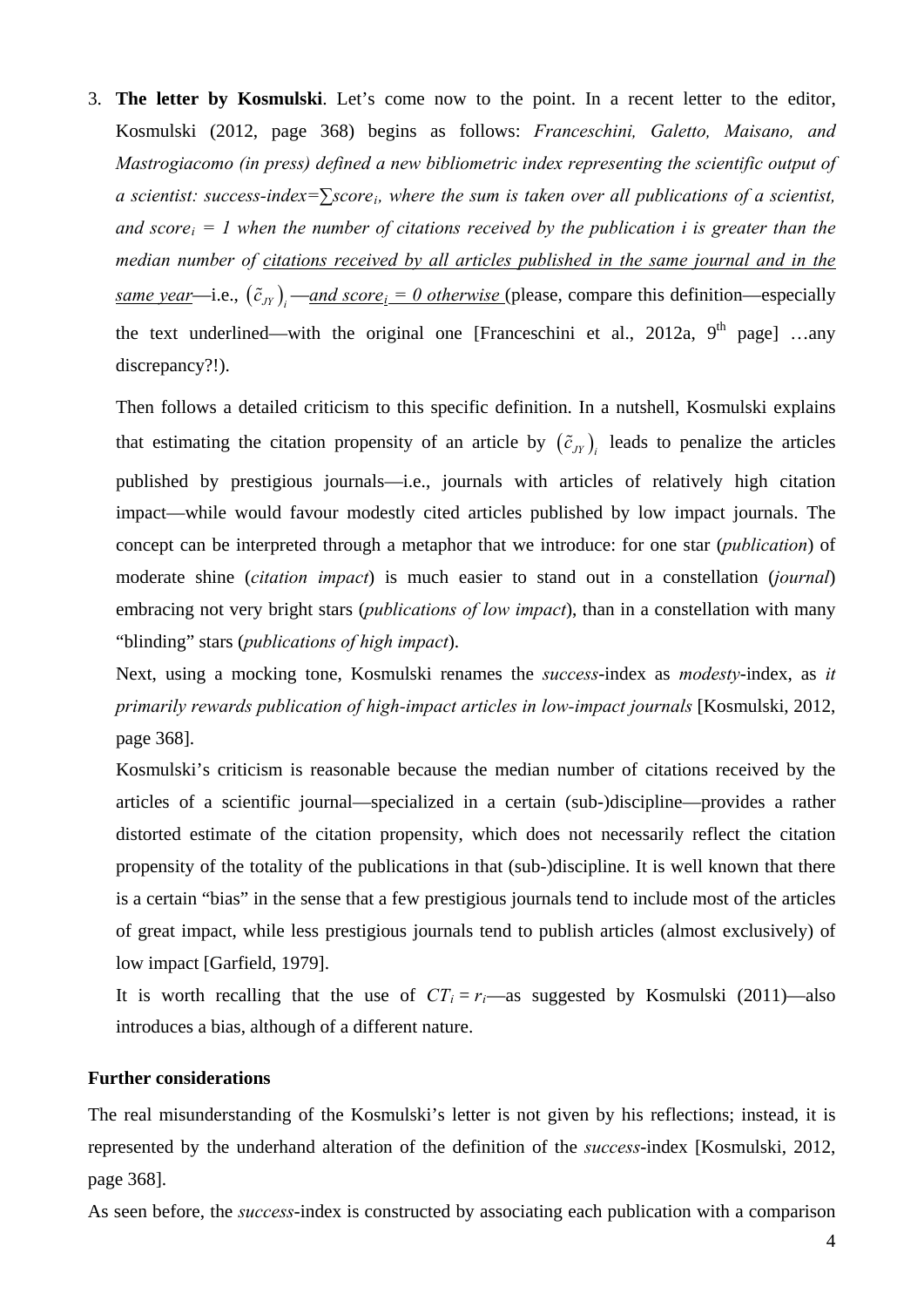term *CTi*, which should represent the citation propensity of a statistically significant sample of homologous publications. Despite the ample variety of options for constructing  $CT_i$  (some of which mentioned before) it is stated that: *estimating the propensity to cite by a sample of publications that represent the neighbourhood* […] *seems to be a more "adaptive" and accurate method*  [Franceschini et al, 2012a, 2nd page]. Also, we clarify that *the "neighbourhood" of the publication(s) of interest* has been defined as *the set of publications citing or being cited by them* [Franceschini et al, 2012a,  $2<sup>nd</sup>$  page].

In a recent paper the authors propose a more structured technique for selecting the sample of homologous publications, referring to journal articles [Franceschini et al., 2012c]. From the perspective of an *i*-th paper of interest, this technique is based on the following steps (see Fig. [1\):](#page-5-0) 

- (a) identification of the *i*-th paper of interest and the corresponding journal  $(J)$ ;
- (b) identification of other articles published by  $J$  in the recent years (e.g., the last 5-10 years);
- (c) definition of a reference sample consisting of the papers (from the whole scientific literature) that cite the papers identified at point (b).



**Fig. 1. Scheme of a possible technique for selecting a reference sample of publications, according to which to**  construct the  $CT_i$  related to an *i*-th paper of interest.

<span id="page-5-1"></span><span id="page-5-0"></span>This technique is inspired by a procedure by Moed (2010) to determine the *Database Citation Potential* (*DCP*), which is used as a normalization term for the *Source Normalized Impact per Paper* (*SNIP*), i.e., an annual field-normalized indicator for ranking scientific journals.

There are two key assumptions underlying this technique: (1) articles issued by the same journal (*J*) roughly concern the same (sub-)discipline and (2) articles citing other articles issued by *J* are relatively similar as regards their citation propensity. Also, it is necessary to avoid inconsistencies among the different article types within the reference sample (e.g., research articles, reviews, brief communications, letters), due to the different propensity to cite. For instance, this can be done by limiting the analysis to research articles only.

For the purpose of example, Fig. [2 reports a structured comparison among three possible standards](#page-6-0)  [for constructing](#page-6-0)  $CT_i$  $CT_i$ [, i.e.,](#page-6-0)  $CT_i^{(1)} = r_i$ ,  $CT_i^{(2)} = (\tilde{r}_{i} - r_{i})$  and  $CT_i^{(3)} = (\tilde{r}_{i} - r_{i})$  —the last standard is founded on the sample selection technique illustrated in Fig. 1.  [This example should not be intended as an](#page-5-1) empirical proof [of the superiority](#page-5-1) of the third or the second standard with respect to the first one,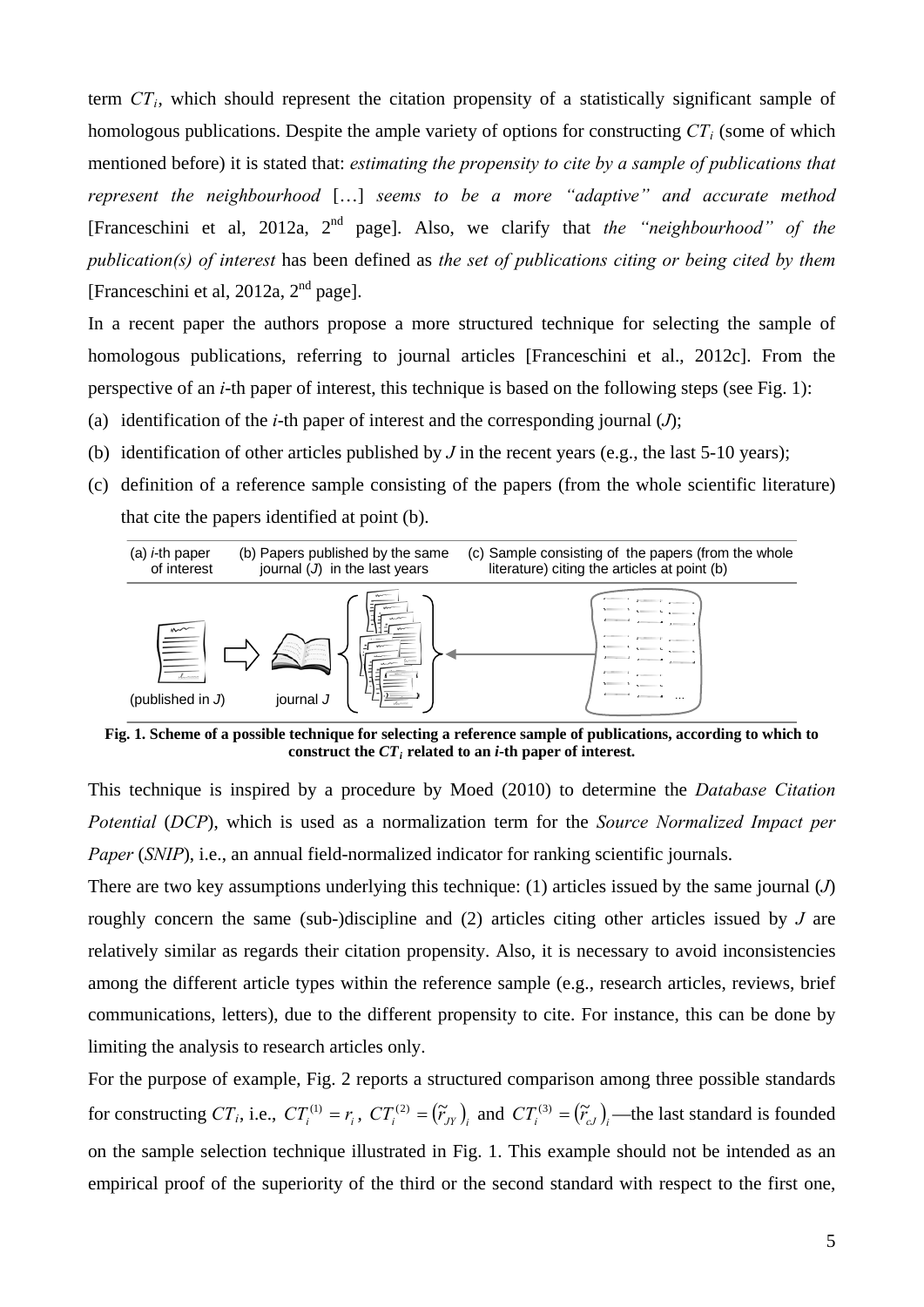We note that the use of different standards may entail considerable differences in the resulting  $CT<sub>i</sub>$ values.

 $CT_i^{(1)} = r_i$   $CT_i^{(2)} = (\tilde{r}_{JY})_i$   $CT_i^{(3)} = (\tilde{r}_{cJ})_i$ Description Number of references made by the (*i*-th) paper of interest. Median number of references made by the articles issued in the same journal (*J*) and year (*Y*) of the (*i*-th) publication concerned. Selection should be limited to articles of the same type. Median number of references made by the articles citing other articles issued (in the last years) by the same journal (*J*) of the (*i*-th) publication concerned (see Fig. 1). Subscript "*cJ*" stands for "citing articles from *J*". Selection should be limited to articles of the same type. Which citing propensity is estimated? That of the very single article of interest. That of the articles issued by journal *J*, in the year *Y*. That of the articles (from the whole literature) citing other articles issued by *J*. Computational load of database queries Low: just count the number of references made by the paper concerned. Medium: the papers issued by *J* have to be examined. High: apart from analysing the papers issued by *J*, it is necessary to analyse the papers citing them. (Potential) drawbacks Statistically fragile and somehow prone to manipulation by authors. It may reflect some potential particularities of a journal, instead of (sub-)field characteristics. -

(a) Comparison among three standards for calculating  $CT<sub>i</sub>$ 

|  |  |  |  |  |  | (b) Example of calculation of $CT_i$ values and the success-index, for an anonymous scientist |  |  |  |
|--|--|--|--|--|--|-----------------------------------------------------------------------------------------------|--|--|--|
|--|--|--|--|--|--|-----------------------------------------------------------------------------------------------|--|--|--|

| <i>i</i> -th article<br>of interest | Journ. $(J)$                                   | $C_i$    | $CT_i^{(1)}$<br>$=r_i$ |                           | $CT_i^{(2)}$<br>$=(\widetilde{r}_{JY})_i$ | $CT_i^{(3)}$<br>$=\left(\widetilde{r}_{cJ}\right)_i$ |
|-------------------------------------|------------------------------------------------|----------|------------------------|---------------------------|-------------------------------------------|------------------------------------------------------|
| 1                                   | J1                                             | 117      | 11                     | $\checkmark$              | 27.0<br>$\checkmark$                      | 20.0<br>$\checkmark$                                 |
| $\overline{2}$                      | J2                                             | 52       | 9                      | $\checkmark$              | 22.0<br>✓                                 | 16.4<br>$\checkmark$                                 |
| 3                                   | J3                                             | 21       | 21                     | $\boldsymbol{\mathsf{x}}$ | 29.0<br>$\boldsymbol{\mathsf{x}}$         | 24.2<br>$\boldsymbol{\mathsf{x}}$                    |
| $\overline{4}$                      | J4                                             | 15       | 16                     | $\boldsymbol{\mathsf{x}}$ | 26.0<br>$\boldsymbol{\mathsf{x}}$         | 23.2<br>$\boldsymbol{\mathsf{x}}$                    |
| 5                                   | J4                                             | 11       | 10                     | $\checkmark$              | 26.0<br>$\boldsymbol{\mathsf{x}}$         | 23.2<br>$\boldsymbol{\mathsf{x}}$                    |
| 6                                   | J5                                             | 4        | 6                      | $\boldsymbol{\mathsf{x}}$ | 15.0<br>$\boldsymbol{\mathsf{x}}$         | 18.2<br>$\boldsymbol{\mathsf{x}}$                    |
| 7                                   | J6                                             | 1        | 26                     | $\boldsymbol{\mathsf{x}}$ | 25.0<br>$\boldsymbol{\mathsf{x}}$         | 22.8<br>$\boldsymbol{\mathsf{x}}$                    |
| 8                                   | J7                                             | 1        | 71                     | $\boldsymbol{\mathsf{x}}$ | 22.0<br>$\boldsymbol{\mathsf{x}}$         | 22.4<br>$\boldsymbol{\mathsf{x}}$                    |
| 9                                   | J1                                             | $\Omega$ | 3                      | $\pmb{\times}$            | 27.0<br>×                                 | 20.0<br>$\boldsymbol{\mathsf{x}}$                    |
|                                     | $success^{(1)} = NSP = 3$<br>$success^{(2)}=2$ |          |                        |                           |                                           |                                                      |

<span id="page-6-1"></span><span id="page-6-0"></span>Fig. 2. Comparison among three possible standards to construct the  $CT_i$  related to an *i*-th paper of interest:  $CT_i^{(1)} = r_i$ ,  $CT_i^{(2)} = (\tilde{r}_{i})$ ,  $CT_i^{(3)} = (\tilde{r}_{c})$ . Precisely, (a) reports a description of the major peculiarities, while (b) **an example of calculation of** *CTi* **values (and next the** *success***-index) according to the three standards. The example refers to a portion of the scientific production of an anonymous scientist;**  $\checkmark$  **and**  $\checkmark$  **respectively denote papers included and not included in the so-called** *success***-core [Franceschini et al., 2012a].** 

It is worth remarking that the technique illustrated in Fig. 1 [can be rather complex as regards the](#page-5-1)  amount of database queries. Using the words of one of the referees, the construction of the *success*index entails a "herculean" effort, much greater than that required for the construction of *NSP*. However, this is the price to [pay for estimating](#page-5-1)  $CT_i$  $CT_i$  properly[. Of course, we are convinced that a](#page-5-1) practical prerequisite of the procedure is its automation. For this reason, we are currently developing an application able to automatically querying bibliometric databases (e.g., WoS or [Scopus](#page-5-1)).

In the three standards of [Fig. 2](#page-6-1), it may be also seen that  $CT_i$  is constructed based on the citation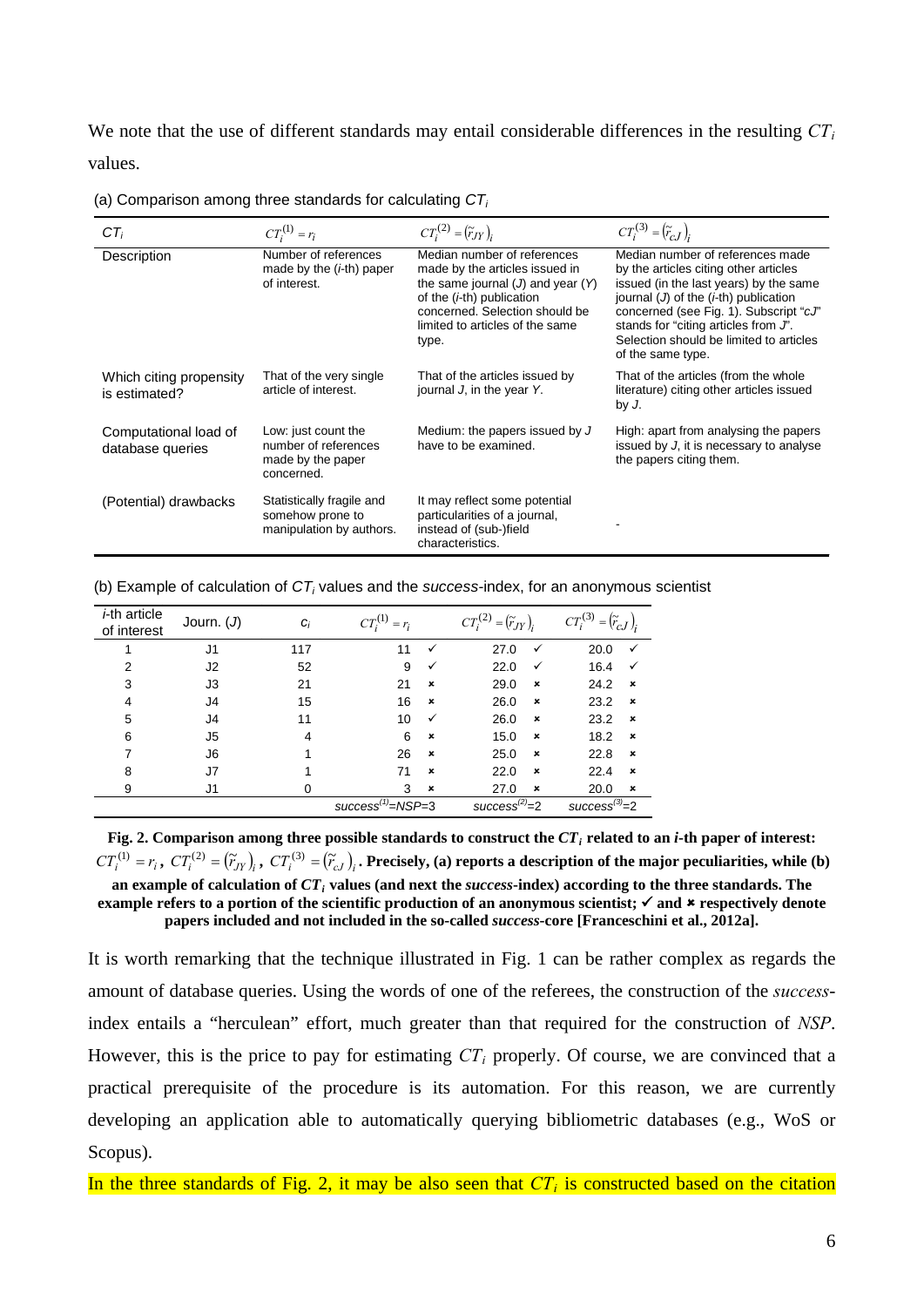made by a reference sample of publications (which is unitary in the first case). Of course, other possible estimates of *CT<sub>i</sub>* can be based on the citations received; for instance, one could use the mean/median number of citations received by the articles of the reference sample. About this, in [Franceschini et al., 2012a,  $6<sup>th</sup>$  page] the authors state that the indicators based on the distribution of citations made—rather than those received—have several advantages: *(1) the number of citations made (related to a reference sample of publications) is fixed over time, while the number of citations received tends to increase and requires a physiological accumulation period to stabilize typically, around 3–5 years depending on the disciplines. For this reason, indicators based on the number of references look more stable and robust, especially for relatively recent samples of publications. (2) This stability is also derived by the fact that the number of references is likely to be, on average, less variable than the number of citations received. The estimation will therefore be less subject to fluctuations. (3) Certainly, the citations that a present publication will receive will come from future publications. Therefore, it is somehow questionable to estimate the future propensity to cite by the present one. However, since changes in the propensity to cite generally require a large number of years (hardly less than 10–15 years, the result of this approximation is not very distorted.* 

We believe that the information given here is sufficient to demonstrate how inappropriate and unjustified the Kosmulski's criticism is, since it is based on a "far-fetched interpretation" of the *success*-index.

But there's more! In our article two simplified examples of application of the *NSP*- and the *success*index are presented; the first concerning four scientific journals and the second concerning two scientists from different disciplines [Franceschini et al., 2012a, Subsection *Empirical application examples of the success-index*]. Before presenting the data, the following statement on the calculation of  $CT_i$  is made [Franceschini et al., 2012a, 9<sup>th</sup> page]: *Despite the claimed "freedom" in the construction of CTi, for the purpose of simplicity and practicality, it will be hereafter calculated*  as  $(\tilde{r}_{JY})$ . These examples show that the results obtained using the *NSP*- and the *success*-index may be significantly different.

Having said that, the second example reported in the original paper [Franceschini et al., 2012a] is recalled by Kosmulski (2012, Table 1) inappropriately, in order to support his criticism.

The authors thank Kosmulski for his "funny irony(!)" and his contribution to the criticism of one of the possible alternative procedures for the construction of  $CT_i$ —i.e., that one based on  $(\tilde{c}_N)$ . While Franceschini et al. (2012a) focused on the vulnerability of the estimation by  $CT_i = r_i$ , as proposed by Kosmulski (2011), Kosmulski (2012) focused on the fragility of the estimation by  $CT_i = \left(\tilde{c}_{JY}\right)_i$ .